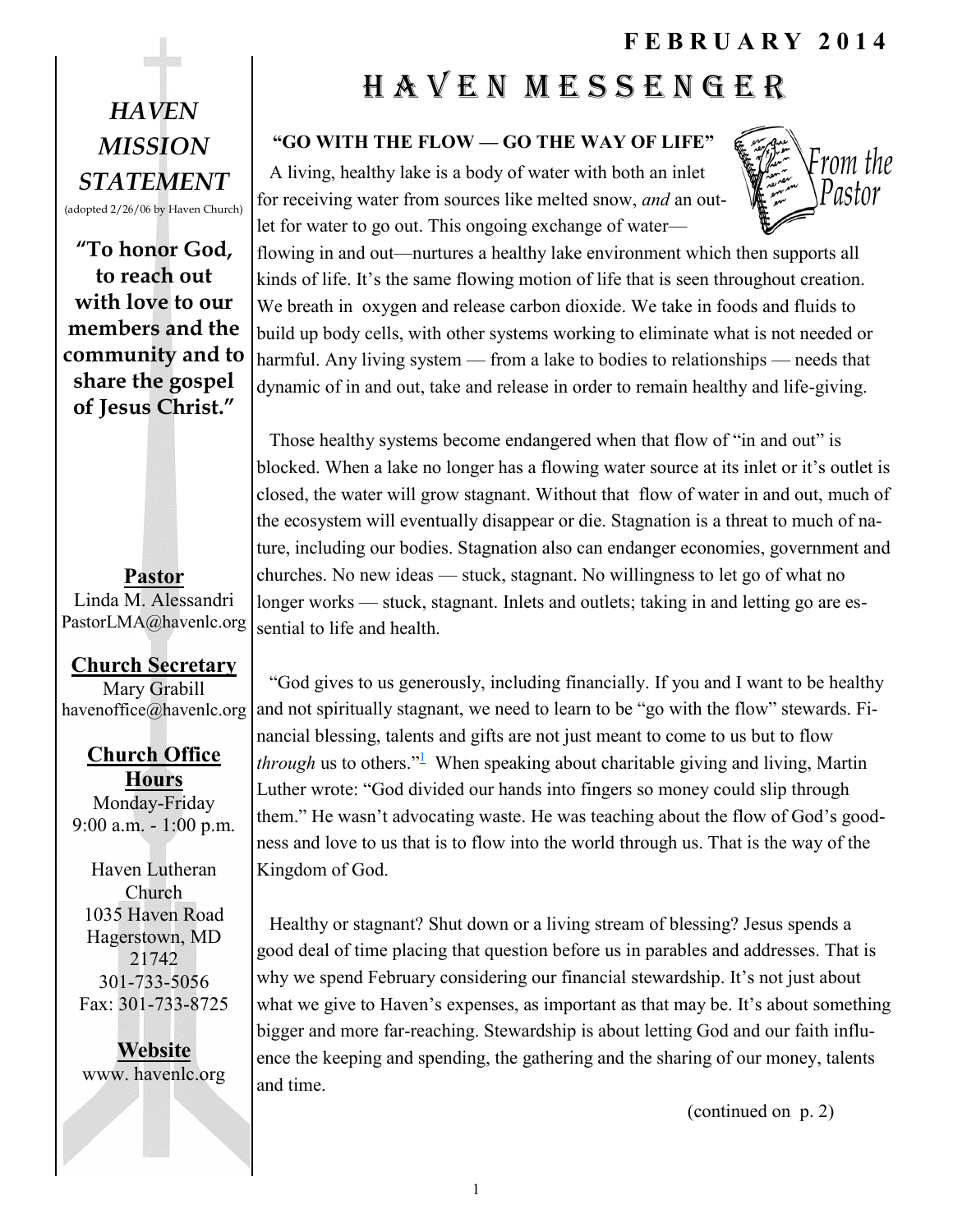We have been invited to live abundant and generous lives... to be flowing streams of God's grace and mercy. That's who we were baptized to be. And through the One who was raised from that death, we are both able and empowered to share water, love, and good news with all those in need. That is what we ponder and wrestle with during our Stewardship emphasis month. It's the invitation to check our spiritual health as evidenced in how we deal with the flow of our blessings and financial resources as children of God's Kingdom. Healthy or stagnant? Shut down or living streams of blessing? What will we choose, Jesus asks. And as he waits for our answer each day, Jesus prays, "Let him, let her choose life.... let them choose the way of life."<sup>[2](file:///C:/Users/Jacquetta/AppData/Local/Microsoft/Windows/Temporary%20Internet%20Files/Content.Outlook/I0B3I71Z/14JanPastor)</sup>

> Your pastor and partner in ministry, Linda M Alessandri

[1. Alex Gondola, "Rich Man, Poor Man, Beggarman, Thief" posted on](file:///C:/Users/Jacquetta/AppData/Local/Microsoft/Windows/Temporary%20Internet%20Files/Content.Outlook/I0B3I71Z/14JanPastor) [www.goodpreacher.com](http://www.goodpreacher.com)

[2.Article is from a sermon prepared and preached by Pastor Ales](file:///C:/Users/Jacquetta/AppData/Local/Microsoft/Windows/Temporary%20Internet%20Files/Content.Outlook/I0B3I71Z/14JanPastor)sandri at Haven Lutheran Church, 9/28/13

## **DE-MD SYNOD NEWS**

#### **YOU are invited to a "Coffee Klatsch with the Bishop"**

Webster's defines a German coffee klatsch as "a social gathering for informational conversation at which coffee is served." Mark your calendar for **March 23, 3:30 – 5:00 p.m.** for a coffee klatsches with Bishop Wolfgang D. Herz-Lane at which there will be coffee (and tea, too!) and delicious cakes and sweets from the bishop's native lands. And, of course, there will be "informational conversation" about the synod's work, in particular about the first draft of the 2014 - 2018 missional plan which is now being developed through a yearlong strategic planning and discernment process. One of three such events in the synod, this gathering will be at Trinity Lutheran Church, 15 N. Main Street, Smithsburg on Sunday March 23, starting at 3:30 p.m. ALL are welcome. Come see what the DE-MD Synod is up to and put your questions to Bishop Herz-Lane.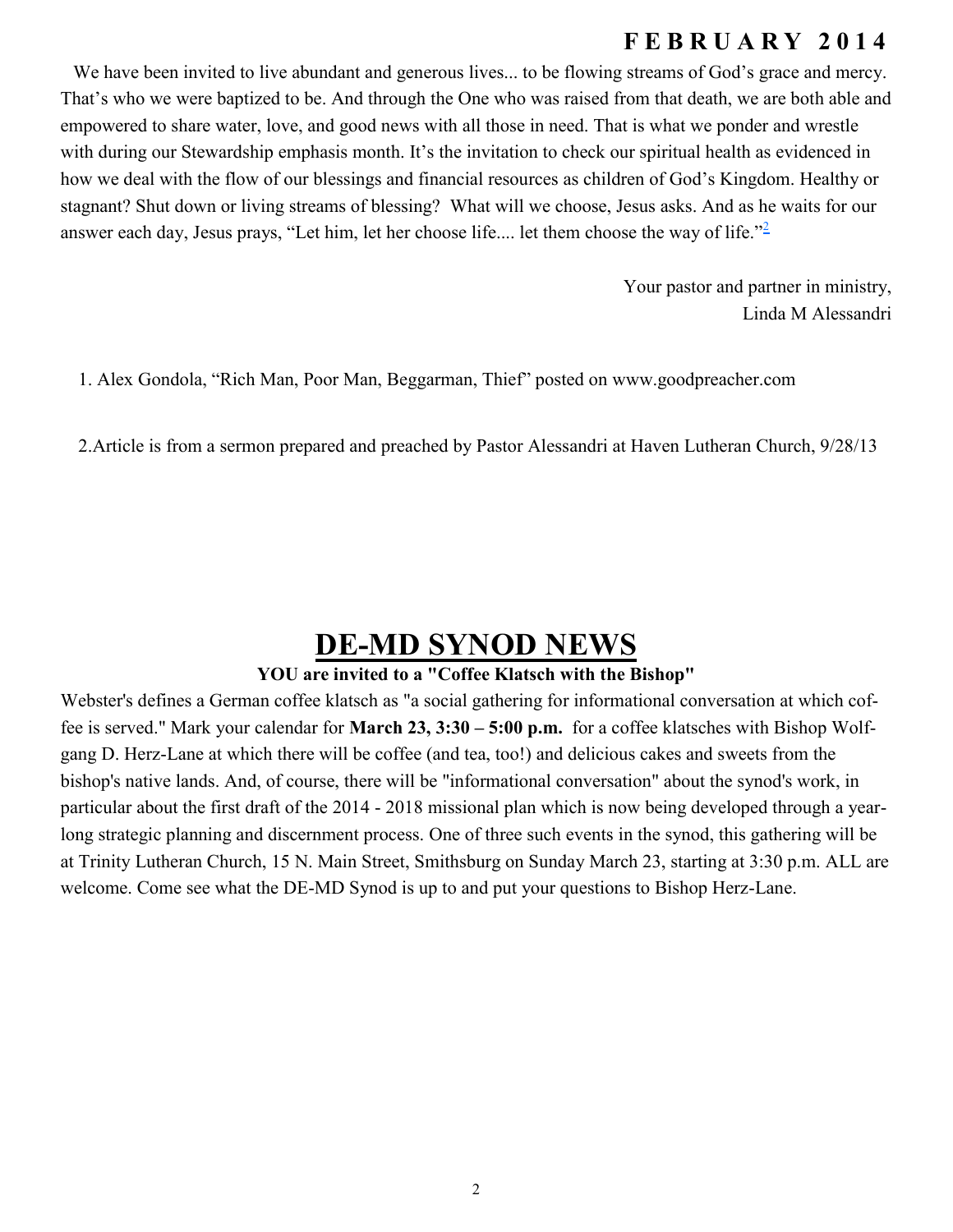

# **PARISH LIFE**

*"Hope is the music of the future, faith is the courage to dance to it."*

**DANCE OF HOPE**



## **Annual Congregational Dinner & Meeting Sunday, February 23, 2014 at 5 p.m. An evening of good food, fellowship and fun.**

Please join us to celebrate another year of ministry and community in Jesus' name at Haven Lutheran Church. The Parish life will provide ham, scalloped potatoes, rolls and beverages. We will do a bulletin board with suggestions for covered dish items for members to bring. The Congregational Council will lead us in elections, discussion and some uplifting.

So the Parish Life Team knows how many to expect, please let us know you are coming by SIGNING-UP on the attendance form or calling the church office at 301-733-5056.

### **Come February 23rd to celebrate Haven -- it's ministry and community -- and the Lord who loves us completely. Sign- up TODAY!**

\*quote is from Edward Lindermann and noted by Haven members who attend the November synod workshop," Discovering Hope: Building Vitality in Smaller or Rural Congregations".

# **2014 COUNCIL NOMINEES**

After many conversations and phone calls, the nomination committee with the Council's approval offers the following slate of candidates for the congregational Council:

Ed Distad Mary Fortson Charlotte Loveless David Resh

We thank them for their willingness to serve on the Council and serve God's mission here at Haven Lutheran Church.

Other nominations may be made from the floor at the annual congregational meeting. However, those nominated must have been consulted prior to the meeting and consented to have his/her name place in nomination.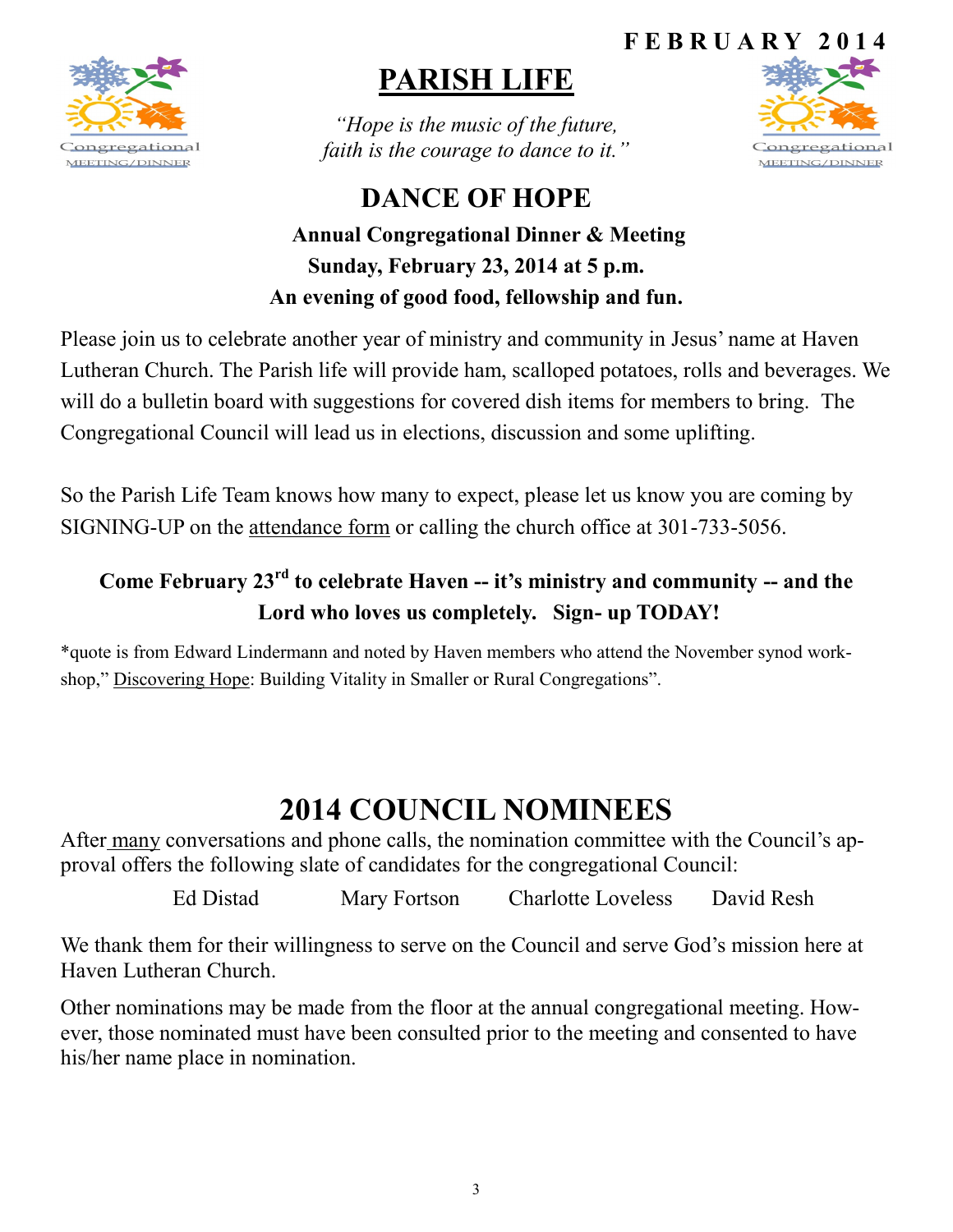## **A.M.E.N.**

**HELPING THE RESIDENTS OF HOLLY PLACE** – For the month of **February** we will be collecting **Napkins** for the residents of Holly Place. There is a container in the narthex for you to place your items.

## **EVANGELISM**

#### **FIRE UP YOUR CHURCH'S OUTREACH & GROWTH**

On Saturday, February 1, Rev. Dr. Michael Foss, guest speaker at this past synod assembly, will be at Evangelical Lutheran Church in Frederick from 9 am to 1 pm. He will be leading a workshop for congregational leaders to offer research and helpful insights enabling churches to reach out and grow as a congregation. Rev. Foss' church has lowered the average age of his congregation to 35 years old as a result of the techniques and processes he will discuss.

Outreach, Evangelism committee members and congregational leaders are invited to attend. A free will offering of \$20 per person to cover meals, breaks and other expenses, will be offset by \$10 through the Evangelism budget. So your attendance for this workshop is \$10.

Please contact Pam O'Connor to share your intentions to attend. Email is [poconn50@hotmail.com](mailto:poconn50@hotmail.com) or call 301-791-2154.

*Note: Free parking is available and you can visit downtown Frederick after the workshop for their annual "Fire and Ice" Winter Sculpture Festival*

## **PARISH EDUCATION TEAM**

#### **YOUTH LOCK-IN COMING IN FEBRUARY**

**An evening plus of games, old and new friends and FUN**

When: Friday, February 28, 2014 7 p.m. - Saturday, March 1, 9 a.m.

Where: Haven Lutheran Church (meet in the Gathering Room)

Who: Middle and Senior High students AND friend(s)

Bring: Sleeping bag & pillows, snack and liter of soda to donate, \$3 for late night pizza, an open and fun-

loving spirit and \*games, music or DVD movies to share with the group

(\*MUST be able to meet your parent's or pastor's approval)

Questions: Contact Brenda Manspeaker, Mary Fortson or Pastor Alessandri

#### **GET SOME GREAT MONEY-SAVING COUPONS and HELP HAVEN'S YOUTH**

The YOUTH and their families continue their efforts to save for faith-building events like Mission Trips, weekend YouthQuake-Zone retreats and NOW the 2015 ELCA National Youth Gathering. The Bonus Book Family Fun Coupon Book is one of those efforts. Look at the list of places included in each book (list on p. 5). Most are 2-for-one offers in many popular places for only \$12. Haven's YOUTH get \$5 of that \$12…. \$6 if we sell all 75 coupon books!

Booklets will go on sale February 16. Consider getting a coupon book for gifts for family or friends. And THANK YOU for you continual support of your Haven YOUTH.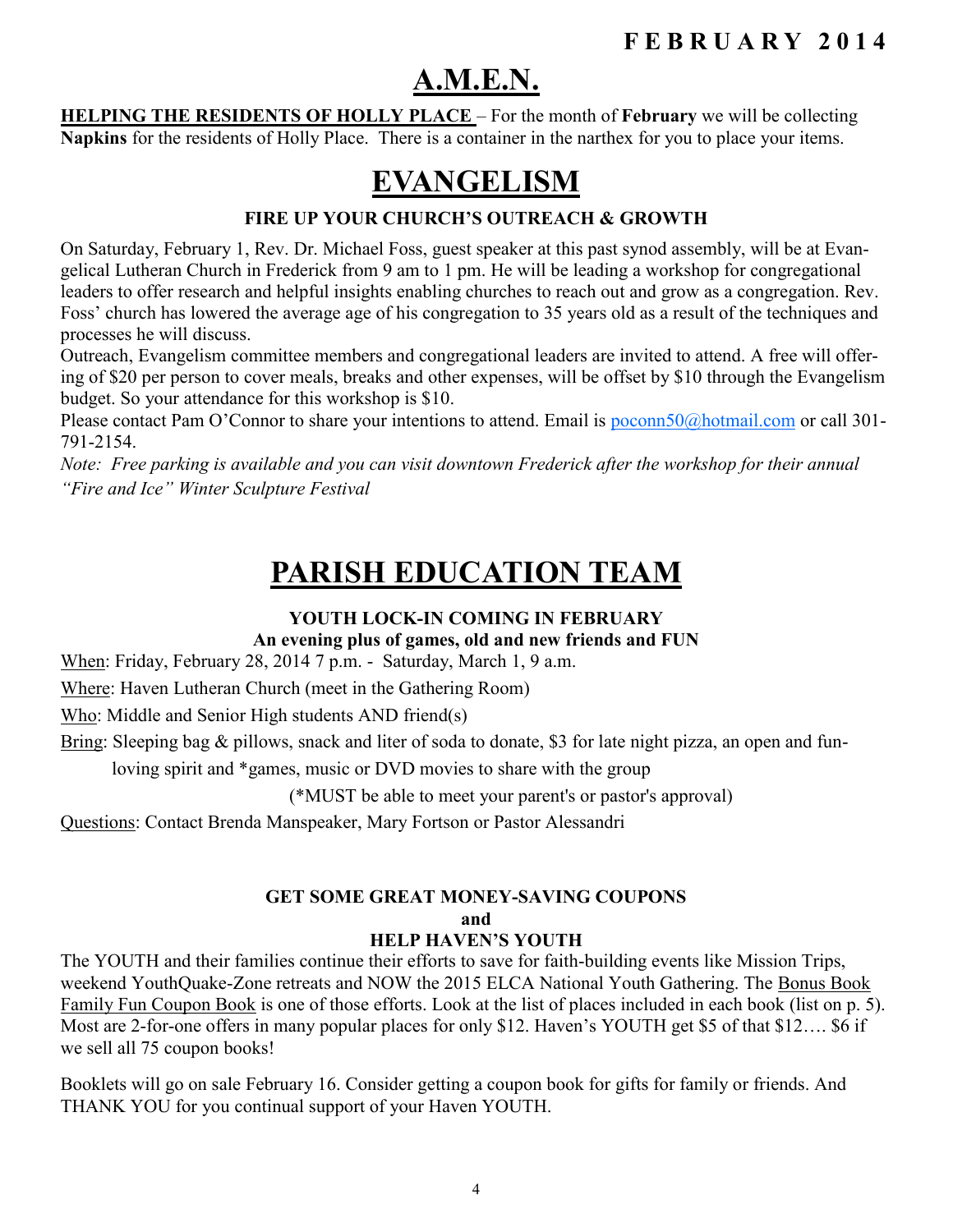#### **40 QUALITY CHOSEN OFFERS IN YOUR AREA**

- 1. Barefoot Bernie's 2. Domino's Pizza 3. Sonic America's Drive-In 4. Jersey Mike's Subs
- 5. La Tolteca Authentic Mexican Cuisine 6. Friendly's 7. Denny's 8. Hard Times Café
- 9. Virginia BBQ 10. 28 South 11. Subway 12. Maloo's Pub & Grill
- 13. Carmine's Creative Italian Cuisine 14. Sitar of India Restaurant 15. Tony's Pizzeria Restaurant & Grill
- 16. Georgia Boy Café 17. Brothers Pizza Express 18. Popeye's 19. Cold Stone Creamery
- 20. Nikko Japanese Steak & Seafood 21. Broad Axe 22. Rita's 23. Papa Johns 24. Dairy Queen
- 25. Gandolfo's New York Delicatessen 26. Misty Meadow Farm Creamery 27. Quizno's Pizza
- 28. Auntie Anne's Soft Pretzels 29. AC & T 30. Regal Cinemas—Valley Mall 16
- 31. Leitersburg Cinemas 32. Hagerstown Ice & Sports Complex 33. Hagerstown Suns
- 34. The Greens at Hamilton Run 35. Yingling's Golf Center 36. Maple Run Golf Club
- 37. Hagerstown Speedway 38. Turners Dual Lanes 39. Family Recreation Park 40. Monkey Joe's

# **PARISH LIFE TEAM**

**CALLING ALL READERS -** JOIN IN THE FUN! - Meets on Thursday, Feb 20 at 2 pm in the Church Parlor. All are welcome to join in our discussion. February's book choice is THE HUS-BAND'S SECRET by Liane Moriarty. "The trouble with the truth is that it can change everything". You will find this novel about how well it is really possible to know our spouses –  $\&$  ultimately ourselves gripping & thought provoking.



**LOOKING FOR A GOOD BOOK?** - BRR!! Be sure to check out Haven's free library located on a book cart in the Adult Sunday School classroom –  $\&$  sometimes in the Narthex. Help yourself to a book, read  $\&$ enjoy, return it or pass it on.

**COFFEE HOUR** - Remember to sign-up to serve as host for our coffee hour following the service every Sunday. Coffee, tea, and cups are provided. Hosts bring simple treats, napkins, and plates when needed.

### **LADIES NIGHT OUT WILL RESUME IN MARCH .**

**S.O.S. FROM SERRV -** The fair trade ministry SERRV in New Windsor needs help to get items ready for their spring catalog. We will be going on February 7, leaving church at 8:00 am. If you would like to go, see the sign up sheet in the narthex. Any Parish Life team member can answer any questions.

**FEBRUARY'S WOMEN'S BIBLE STUDY** will be held on Thursday, February 27, from 10:00-11:30 AM in the parlor. Please join us as we study "Woman of Endor, a Seer and Communicator" in our series on Biblical women. Study guides available on the mobile message board.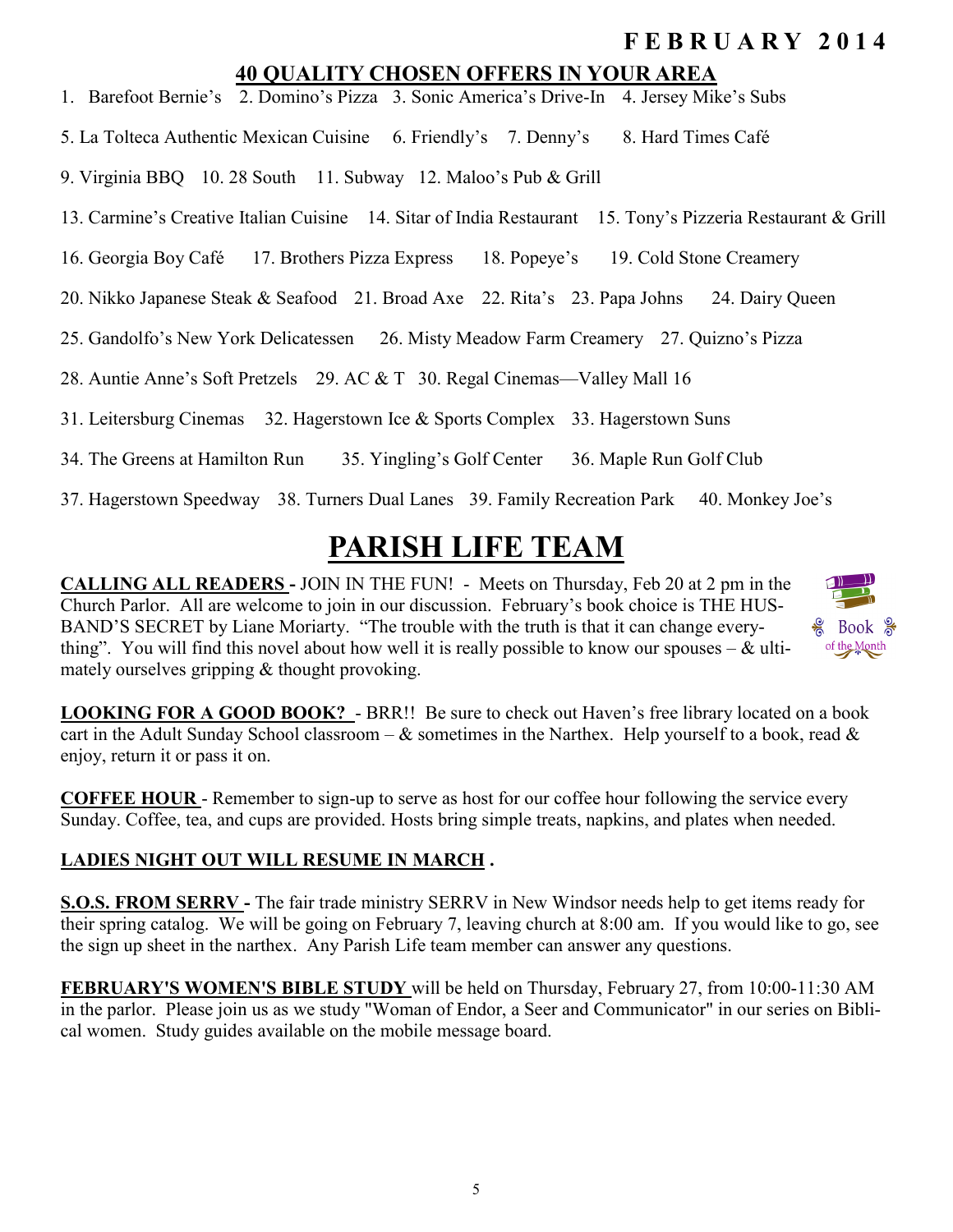## **F E B R U A R Y 2 0 1 4 THANK YOU NOTES TO THE HAVEN CONGREGATION**

Dear Haven Lutheran Church,

Thank you for your recent gift of \$50.00 to Flooding—United States. Your gift means that our church can continue its effective response and can be ready for the next phase in the long process of recovery. Thank you. When you designate your gift for this church's U.S. Floods response, every cent of that gift is used for that response. Your designated gift helps make it possible for communities and families to get back on their feet again, no matter how long it takes. Thanks to your support and the expertise of our dedicated local affiliates, survivors of the floods are empowered to access the resources they need to rebuild their lives and livelihoods. To neighbors who can feel alone and in despair, your gift brings both help now and hope for the future. Your generosity makes it possible for the church to be there alongside our neighbors in Colorado—or wherever else in this country we're needed—on the long road to recovery from flooding. Thank you.

As Lutheran Disaster Response, a ministry of the Evangelical Church in America (ELCA), we do more together than we ever could do alone. We are a church that believes God is calling us into the world—together. Thank you for your support.

In Christ's Service,

Daniel Rift Director, ELCA World Hunger and Disaster Appeal

Let us worship the Child by following his light, living in his love, rejoicing in the miracle. The Mission Investment Fund of the Evangelical Lutheran Church in America

Christmas wishes—Special greetings of the season and best wishes for the new year. Shifler Electrical Assoc.

Season's Greetings—May all the beauty of this time of year be yours to enjoy. Thanks for your business, Steve

Dear Friends of Holly Place,

Thank you for the recent donation of \$192.00 to Holly Place. Your generosity and thoughtfulness is greatly appreciated. As a non-profit organization it is a constant struggle to make ends meet. With the continued support of people such as you, we are able to maintain our objective of providing a safe "home-like" setting for our seniors.

Sincerely,

Melanie J. Davis Executive Director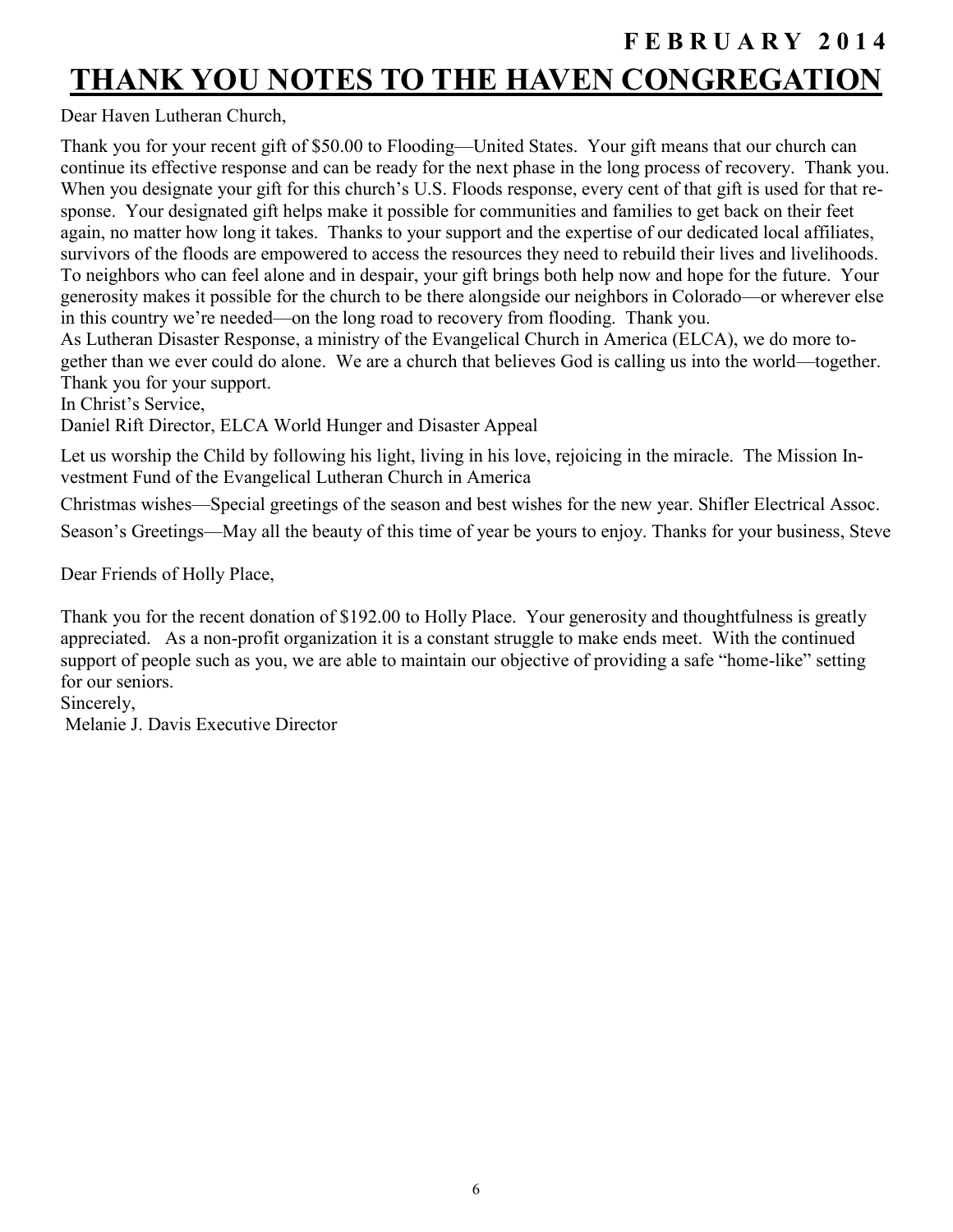

### **Birthdays**

| Katie Everhart        | 02/01 |
|-----------------------|-------|
| Carolyn Brogunier     | 02/04 |
| Laura Manspeaker      | 02/05 |
| Melita Kaplan         | 02/09 |
| <b>Aaron Richards</b> | 02/11 |
| Robert Snyder         | 02/11 |
| <b>Drew Pensis</b>    | 02/14 |
| Meghan Byers          | 02/15 |
| <b>Jane Bowen</b>     | 02/18 |
| Shaun Rollins         | 02/19 |
| <b>Richard Hess</b>   | 02/20 |
| Margaret Manspeaker   | 02/20 |
| Terry Hill            | 02/22 |
| Marissa Freeman       | 02/24 |
| John Richards         | 02/25 |
|                       |       |



**Anniversary**  Dave & Jan Kaplan 02/10





### **Baptismal Anniversaries**

| Mary Fortson        | 02/01 |
|---------------------|-------|
| <b>Tanner Creek</b> | 02/05 |
| Ned Strange         | 02/05 |

**If your Birthday, Anniversary, or Baptismal Anniversary is not listed, please contact the church office. We want to recognize all your special days.**





If you have a change in address, phone number or e-mail address please contact the Church office. This will help to ensure we have accurate records.

Contributions may be brought by the office during our normal business hours 9 am-1 pm or mailed to the Church at 1035 Haven Road \*Hagerstown, MD \*21742.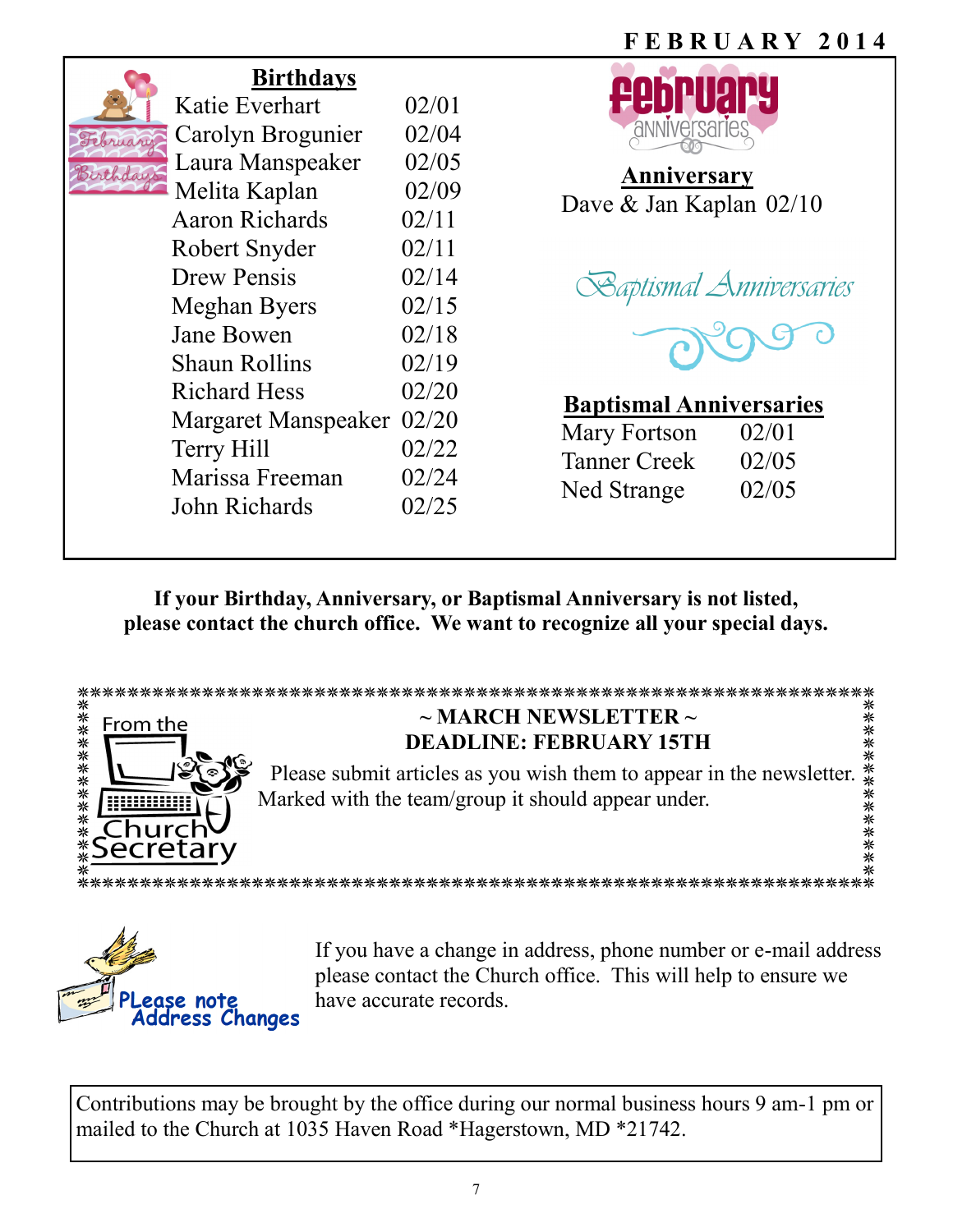*Sunday Schedules—If you are unable to serve please switch with someone and notify the office of the change.*

**February 2—9:30 AM ~ Acolyte—**Jaclyn Muse **Assisting Minister—**Barbara Miller **Lay Reader—**Danny Kiblinger **Entry Greeters—**Bob Snyder **Ushers—**Tahnee Haupt, Morgan Haupt, Ned & Millie Strange, Elaine Michael, Melissa Butsch **Exit Greeters—West-**Terry Trovinger **Center-**Pastor Alessandri **East-**Doug Wright **Nursery Attendant—**Kathy Pensis **Altar Flowers—**Kathy Amos **Coffee Host(s)—**NEEDED

**February 9—9:30 AM ~ Acolyte—**Rebecca Mason **Assisting Minister—**Jennifer DeValue **Lay Reader—**Charlotte Loveless **Entry Greeters—**Anna Bergschneider **Ushers—**Kathy Wright, Kathy Pensis, Ed Distad, Jim & Brenda Hassinger, NEEDED **Exit Greeters—West-**Brenda Manspeaker **Center-**Pastor Alessandri **East-**Alan Butsch **Nursery Attendant—**Dick & Sue Strobl **Altar Flowers—**Bill Plavcan **Coffee Host(s)--**NEEDED

**February 16—9:30 AM ~ Acolyte—**Owen Schupp **Assisting Minister—**Terry Trovinger **Lay Reader—**Abigail Andrews **Entry Greeters—**Elaine Michael **Ushers—**Jim & Brenda Hassinger, Anna Bergschneider, Bob Snyder, NEEDED, NEEDED **Exit Greeters—West-**Bill Byers **Center-**Pastor Alessandri **East-**Ed Distad **Nursery Attendant—**Joan Schupp **Altar Flowers—**NEEDED **Coffee Host(s)—**NEEDED

**February 23—9:30 AM ~ Acolyte—**Katie Hedges **Assisting Minister—**Kathy Amos **Lay Reader—**Nancy Newkirk **Entry Greeters—**Charlotte Loveless **Ushers—**Marge Cunningham, Mary Fortson, Shaun Rollins, NEEDED, Cliff & Sue Britton **Exit Greeters—West-**Mary Fortson **Center-**Pastor—Alessandri **East-**Brenda Hassinger **Nursery Attendant—**Melissa Butsch **Altar Flowers—**NEEDED **Coffee Host(s)—**NEEDED

**\*We are in need of 2 more ushers to try to keep everyone scheduled only once each month. We are also in need of a few substitutes that can fill in when others are unable to usher. Please contact the church office or add it to the attendance form if you are willing to assist. Thank you!** 

| <b>Bulletin Folders</b> |                                                                                                  |                            | <b>Haven Food Bank Volunteers</b>                                              |                                                                                                                                                               |
|-------------------------|--------------------------------------------------------------------------------------------------|----------------------------|--------------------------------------------------------------------------------|---------------------------------------------------------------------------------------------------------------------------------------------------------------|
| 11:00<br>AM<br>Kathy    | 14<br>11:00<br>AM.<br>Joan                                                                       | 21<br>11:00<br>AM.<br>June | Fri., Feb.   Fri., Feb.   Fri., Feb.   Fri., Feb.  <br>28<br>11:00<br>AM<br>Ed | Feb 4-1st Tues. Team 1<br>Jan Neikirk, Joan Schupp, Becky Plavcan, Pam O'Connor<br>Feb 14-2nd Fri. Team 2<br>Pam O'Connor, Linda Clark, Pat & Dick Manspeaker |
| Amos                    | Schupp<br><b>Newsletter Assembly</b><br>January 28th at $12:00 \text{ PM} \sim \text{June Hess}$ | <b>Hess</b>                | Distad                                                                         | <b>Securing Our Church Building</b><br>February— Dick Strobl & Brenda Hassinger                                                                               |